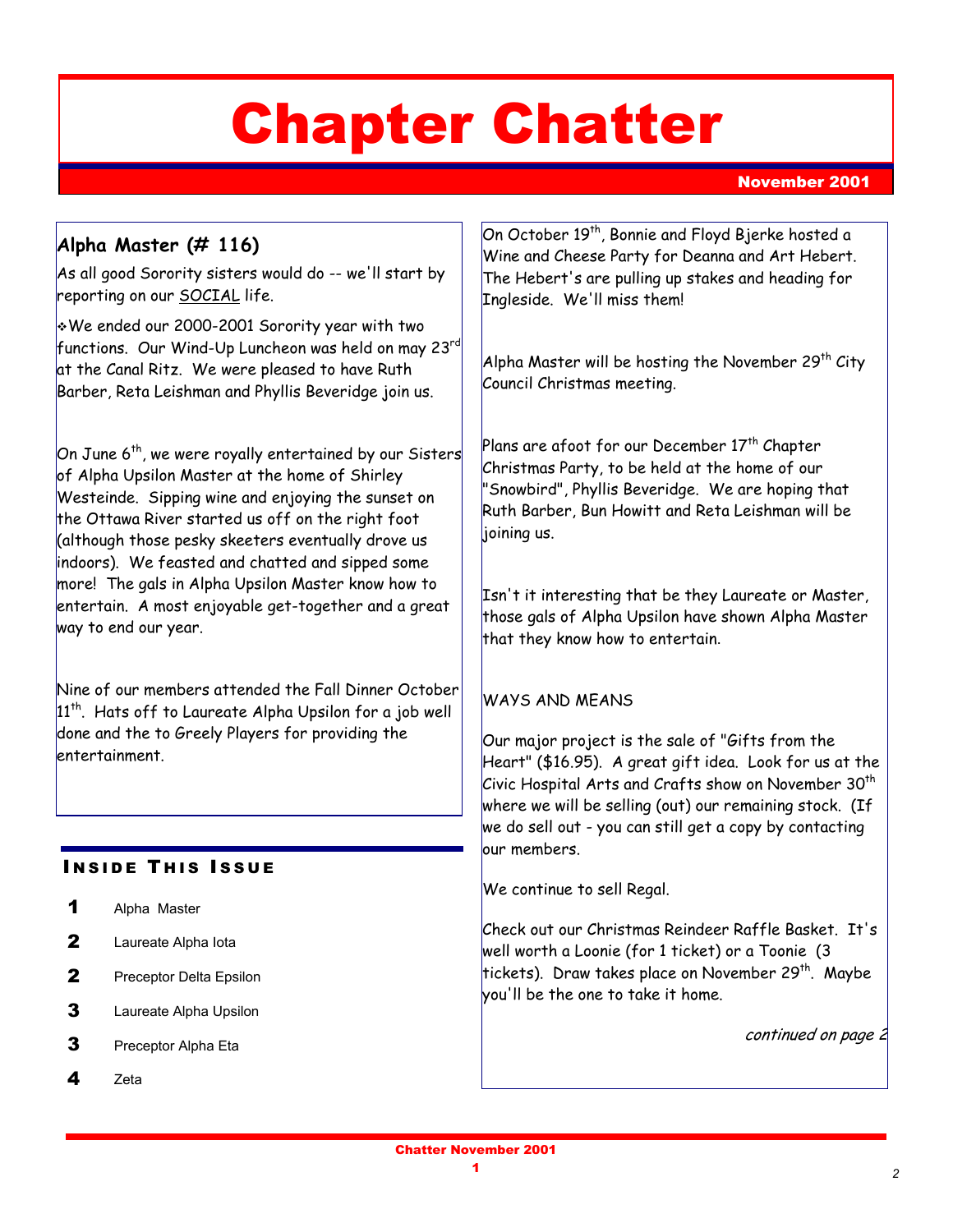## **Alpha Master Continued**

#### **SFRVICE**

We donated \$300 to Alzheimer and \$375 to Breast Cancer from our fundraising efforts. Thanks to all our Sisters for their support.

#### PROGRAM

This year we have chosen Canadian Authors. We read and critique books by authors such as Charles Lynch, Bonnier Burnard, Carol Shields to name but a few. We have stimulating discussions and, to quote our Program Chair, it allows us to get our "intellectual" selves involved. We'll be "well read" by Spring.

Please not changes in our Executive / Committee make up (\*) for 2001-2002.

President Audrey Couzens Vice-President Dency Sharkey Recording Secretary **Calculate Brewe** Corresponding Secretary Dianne Wheeler City Council Alt **Council Alt** Joyce Shearer Social Bonnie Bierke Ways and Means (\*) Grace Sutherland Program Dency Sharkey Service Grace Sutherland Telephone Bonnie Bjerke

Treasurer Marjorie McDonald-Stevens City Council Rep (\*) Dianne Wheeler (eff Jan 2002)

#### **HAVE A HAPPY HOLIDAY**

Prepared by Dianne Wheeler Corresponding Secretary Alpha Master Chapter

## **Laureate Alpha Iota - Beta Eta Master**

LAI is now a new Master Chapter and we have our charter and we are officially known as Beta Eta Master.

Joan Cameron had her photo taken and was shown on the news. She laid a wreath at the War Memorial on behalf of Beta Sigma Phi. She also was wearing her medals and was not in uniform. I do not think it would fit. hehe lol.

Joan Cameron also received an award from M.S.

Dolores Macfarlane received her Preceptor Degree Nov. 13, 2001

. ...your sister....Joan Carroll-Watts



# **Preceptor Delta Epsilon**

Preceptor Delta Epsilon have been busy weaving Webs of Friendship throughout the Ottawa area. Several Sisters helped out at the Navan Fair taking tickets, parking and meeting many nice people. Then from September 18th to 22nd got involved at Rural Expo 2001 - International Plowing Match - parking cars and once again enjoying the people. The Chapter has decided to make Fred Shortt our First Envoy member. Fred is extra special as he always does something special for all sisters in the group on Valentine's Day and this makes each one of us feel so special. Now we want Fred to feel **Special**.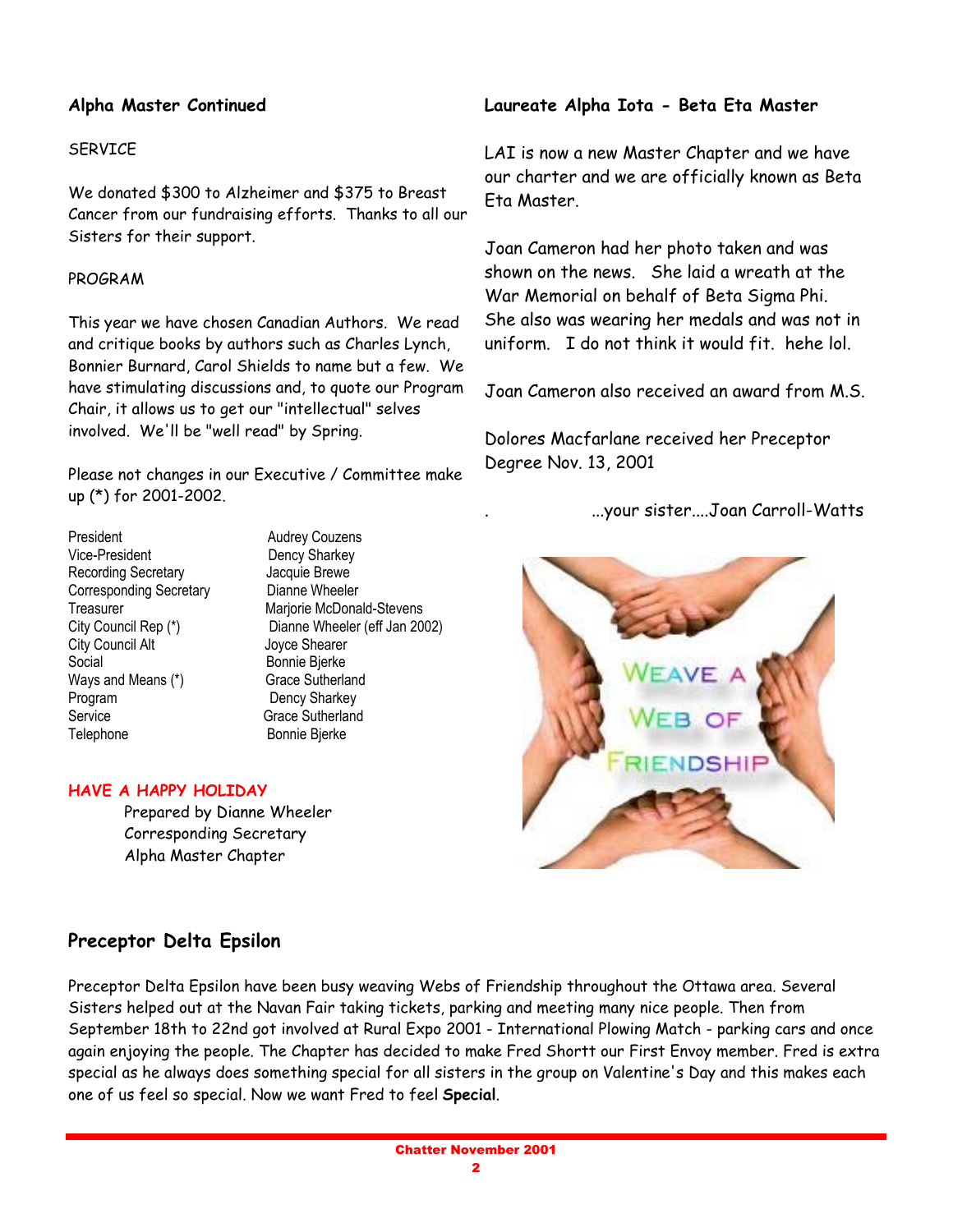# **Laureate Alpha Upsilon**

Members enjoyed bar-b-ques both for our closing and our beginning this year. In addition we have just held our mixed Fall Dinner where members and spouses enjoyed a lasagna dinner with all the trimmings. We will have a mixed Christmas luncheon and a members Christmas Dinner in December.

We also hosted this years Fall Dinner at Capone's Banquet Hall where members enjoyed a revue featuring the Greely Players. Our dinner co-ordinator Marg Van Dusen and her husband Ron have been active and talented players with the group for many years.

Wendy and Murray Russell played major roles in September's Rural Expo or "Ploughing Match"

Marjorie Wickens had a special program in September when she led us in an ecumenical service in remembrance of the tragedies of September 11.

We have already held one cold weather clothing drive to help out those living on the streets or in shelters. This is a continuing project. In December we will put together a Christmas hamper with food and gifts for a less fortunate family.

Members were saddened in August with the death of member Anne Dawson's husband Mike. Anne was a tower of strength and courage during his long, long term illness and we wish her only good things in the future. Best wishes to all chapters for a safe and happy Holiday Season.

# **Preceptor Alpha Eta**

.

Seeing as how the theme for this year, 2001-2002, is "Weaving a Web of Friendship" we in Preceptor Alpha Eta started early. Mid July we met a Joanne Heinbuch's cottage in the lovely Gatineau Hills at Halverston Lake for an afternoon of fun. A leisurely time was had by all while peddling around the lake on a peddle boat, basking in the sun on the deck overlooking the lake and generally enjoying each others' company. Some of us took along our spouses and we promptly put them to work at the barb-be-que. What a great time!

Beginning Day in August took us to the Canadian Museum of Civilization to see an exhibit of Nurses Caps from the past century. Some members of our chapter are nurses so we were able to share some history on the exhibit. After the exhibit we convened at Kathleen Willekes' home to enjoy refreshments.

Our first meeting of the year, September  $12^{th}$ , found us sharing our feelings and stories after the day that changed the world forever. God Bless America.

October 11<sup>th</sup>'s Fall Dinner was well attended by our members and we enjoyed a lovely evening with sisters from across our fair city. All enjoyed a fabulous meal and very funny entertainment.

A mixed social was held on October 27<sup>th</sup> at Bonnie von Wurden's to celebrate Hallowe'en. Our meal was pot luck and we collectively decided that the best costume award went to Lois Feinholz who cleverly dressed in a brown velour bath robe complete with a hood, rope belt, large dangling cross and covered in small bags of "Tortilla Chips" making her a "Chip Monk!"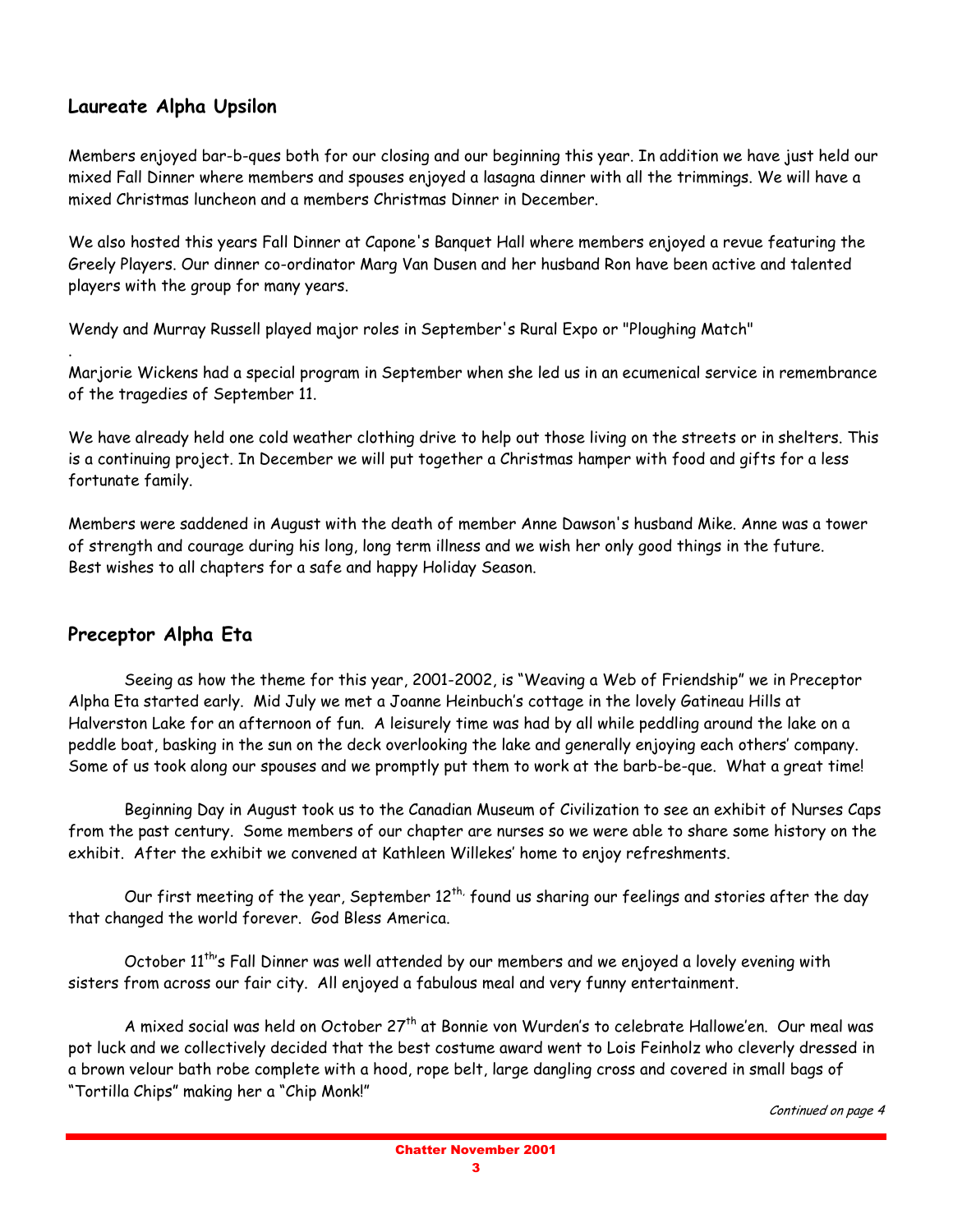Although the year seems to be moving quickly we have, as always, a full social calendar ahead of us(Christmas wine and cheese, Irish Stew Night, Guess Who's Coming to Dinner, Pub Night etc) in our work to continue to "Weave a Web of Friendship".

Submitted by Bonnie VonWurdon

# **Zeta Chapter**

Zeta chapter now has 9 members and are quite busy. During the summer the chapter had a social at the Rideau Carleton Racetrack. In September we had a Retro 80ís Rush party and 5 guests attended. At our last meeting we also had 3 guests. In November the chapter will be contributing to the Help Santa Toy Parade. Also in November at the Preferential Tea, Shaundra Mitchener will be pouring tea. Zeta chapter will be entertained this year by Laureate Alpha Iota. Robin Borne is expecting her first child in December and another sister Cathy Neville-Henseler had her son on May 28<sup>th</sup>, 2001. For those interested Zeta is still making pin badges.



GOING TO THE CHAPEL ...